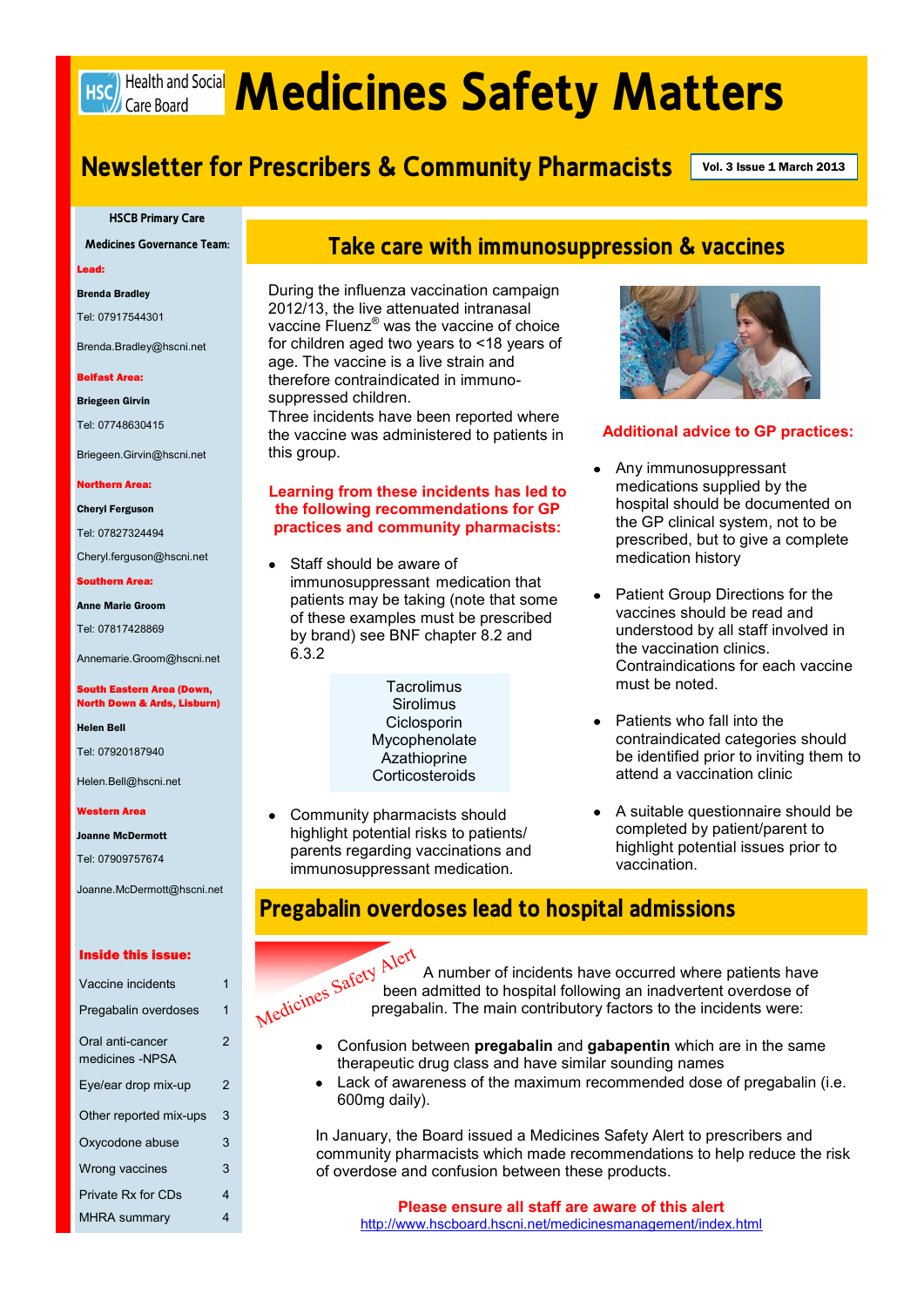

# **Oral anti-cancer medicines—NPSA advice**

The NPSA report "Risks of incorrect dosing of oral anti-cancer medicines" states that " Doctors, nurses, pharmacists and their staff must be made aware that the prescribing, dispensing and administering of oral anticancer medicines should be carried out and monitored to the same standard as injected therapy". This can be addressed through the following action points:

#### **Advice for GP practices:**

- Treatment should be initiated by a specialist
- All oral anti-cancer medicines, regardless of indication, should be prescribed only in the context of a written protocol and treatment plan:
	- $\bullet$  Red list by hospital
	- Amber list by hospital or GP if there is shared care
- Non-specialists who prescribe or administer these medicines should have ready access to protocols and treatment plans including guidance on monitoring and treatment of toxicity.

#### **Advice for Community Pharmacists:**

- Pharmacists dispensing oral anti-cancer medicines (amber list) should be able to confirm with the prescriber that the dose is appropriate for the patient.
- Have an SOP in place that covers the supply of oral anti-cancer medicines which should include; prescription receipt, pharmaceutical assessment, interventions and problem solving, assembly / labelling, accuracy checking & transfer to the patient.

# **Eye eye, what's this ear?**

A patient experienced ocular pain when they were supplied with chloramphenicol 10% **ear**  drops instead of chloramphenicol 0.5% **eye** drops on discharge from hospital. The solution administered to the eye was twenty

times stronger than intended. There have been other reports of this mix-up

occurring in primary care in the rest of the UK.

#### **Advice for all staff:**

Be aware of medicines that are available in a range of formulations for different routes of application.

Another example is aciclovir which is available as 3% eye ointment and 5% topical cream.

Examples of oral anti-cancer medicines that are **RED LIST ONLY**

Busulfan (Myleran<sup>®</sup>) Chlorambucil (Leukeran<sup>®</sup>) Capecitabine (Xeloda<sup>®</sup>) Imatinib (Glivec® ) Melphalan (Alkeran<sup>®</sup>) Temozolomide (Temodal® )

#### Oral anti-cancer medicines can be used to treat other conditions e.g.

Rheumatoid arthritis, psoriasis, Crohn"s disease, ulcerative colitis, systemic lupus erythematosus thrombocythaemia, sickle cell disease, inflammatory neuropathies

Examples of oral anti-cancer medicines that are **RED LIST** for cancer **AMBER LIST** for non-cancer

Cyclophosphamide Hydroxycarbamide (Hydrea®) Mercaptopurine (Puri-Nethol®) **Methotrexate** 

Shared Care Guidelines are available for non-cancer indications: [ww](http://www.ipnsm.hscni.net/library/AtoZSCGs.html#TopOfPage)w.ipnsm.hscni.net

#### **Chloramphenicol eye & ear products**



**0.5% drops 1% ointment**



**5% drops 10% drops**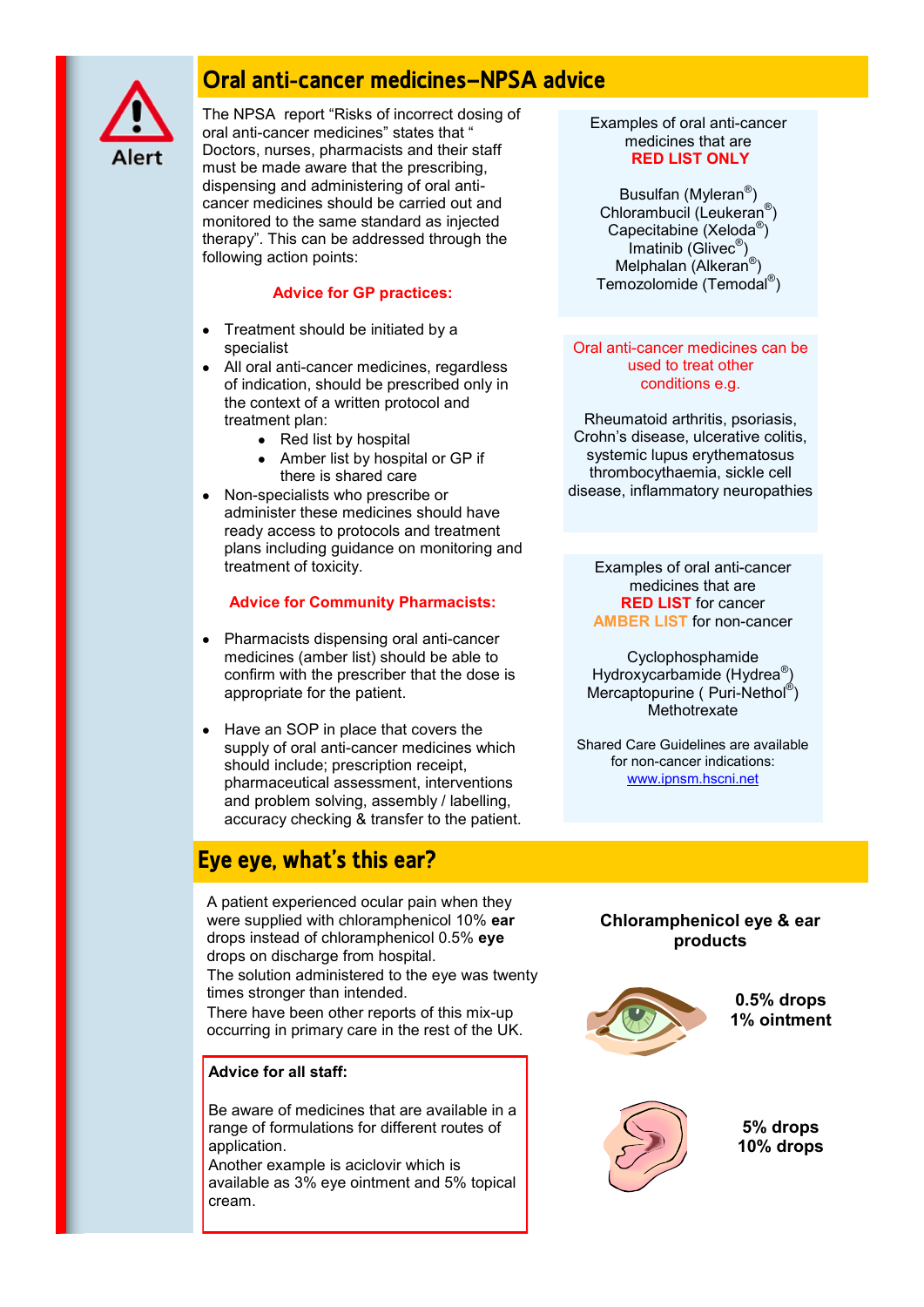# **Recent prescribing and dispensing mix-ups**

#### **Dexamethasone/ Dexamfetamine**

There have been two reports of mix-ups between the drugs dexamfetamine and dexamethasone.

In one incident, an 11 year old child was prescribed dexamethasone 500 microgram tablets at a daily dose of 2mg when the intended medication was dexamfetamine 5mg tablets. The incorrect medication was dispensed and taken by the patient for 3 days. This error was discovered by the parent before any serious harm was caused but could have led to serious consequences including symptoms of Cushing's syndrome which can have severe and persistent complications.

#### **Wound Care Products**

| ActivHeal <sup>®</sup> Non adhesive<br>foam  | ActivHeal <sup>®</sup> Foam adhesive                        |
|----------------------------------------------|-------------------------------------------------------------|
| Premierpore®                                 | Premierpore VP®                                             |
| Aquacel®                                     | Aquacel Ag®                                                 |
| Activa <sup>®</sup> Leg Ulcer<br>Hosiery kit | Activa <sup>®</sup> Leg Ulcer<br>Liner pack                 |
| 2 layers $=$                                 | 1 layer $=$                                                 |
| 40mmHg<br>used for<br>leg ulcers             | 10mmHg<br>$\frac{1}{2}$<br>used for<br>light<br>compression |

# **Hillbilly Heroin—Abuse of oxycodone in Northern Ireland**

The Drug and Alcohol Monitoring & Information Service (DAMIS) has alerted the Public Health Agency (PHA) to a number of reports of young people in Northern Ireland who are abusing oxycodone preparations, also known as "oxys" or "hillbilly heroin".

It is vital that prescribers and community pharmacists are aware of the possibility of medication diversion for illegal use and should be vigilant for requests for oxycodone products or additional prescriptions for existing patients.

Reported sources of oxycodone in N.I. are:

- Internet supplies
- Diversion of prescribed medication  $\ast$
- Prescribed medication taken from the homes of terminally ill patients.

Routes of administration that have been reported are oral, nasal, intravenous and rectal.

The Department of Health in Northern Ireland, PHA and Department of Justice Northern Ireland (DOJNI) are monitoring this and request that anyone with additional information on this issue contacts DAMIS at DAMIS@hscni.net



In August 2011, illegal oxycodone worth £75,000 was recovered by the police in South Belfast and Comber.

# **Wrong vaccines issued by reception staff**

#### **Have you double checked?**

A care home was given a supply of Prevenar 13 $^{\circ}$ 



pneumococcal vaccines instead of the flu vaccines they were due to receive. Reception staff issued the vaccines without getting a second check to confirm that they were correct.

The incorrect vaccine was administered to a number of patients in the home.

#### **Advice for GP practices:**

All supplies of vaccines made from the surgery to outlying clinics, care homes, district nursing etc. for administration off-site must be made by a trained member of staff and double checked with a clinical member of staff.

Prior to administration, the identity of the vaccine must be checked to ensure the intended product is being used.